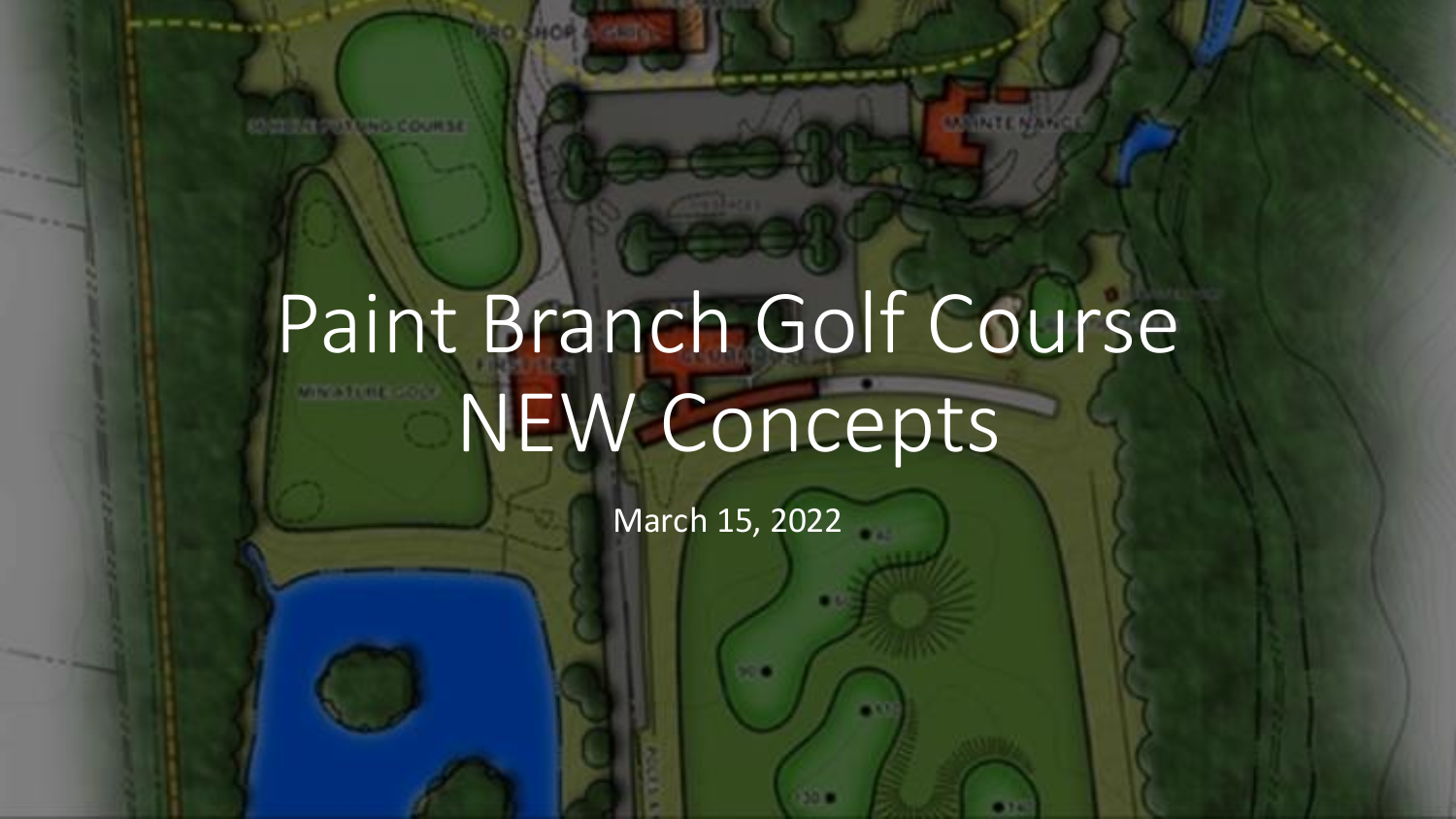#### Housekeeping

**UST LING COURSE** 

- This meeting is being recorded
- Please use the chat feature for questions and comments
- If needed, you can use "Live Captions/Subtitles" during this meeting
- To turn on live captions and subtitles, select CAPTIONS/SUBTITLES ON in your video controls

| Playback Speed                | 1.0x         |
|-------------------------------|--------------|
| Captions / Subtitles          | English [CC] |
| Captions / Subtitles settings |              |
| Quality                       | Auto         |
| Report an issue               |              |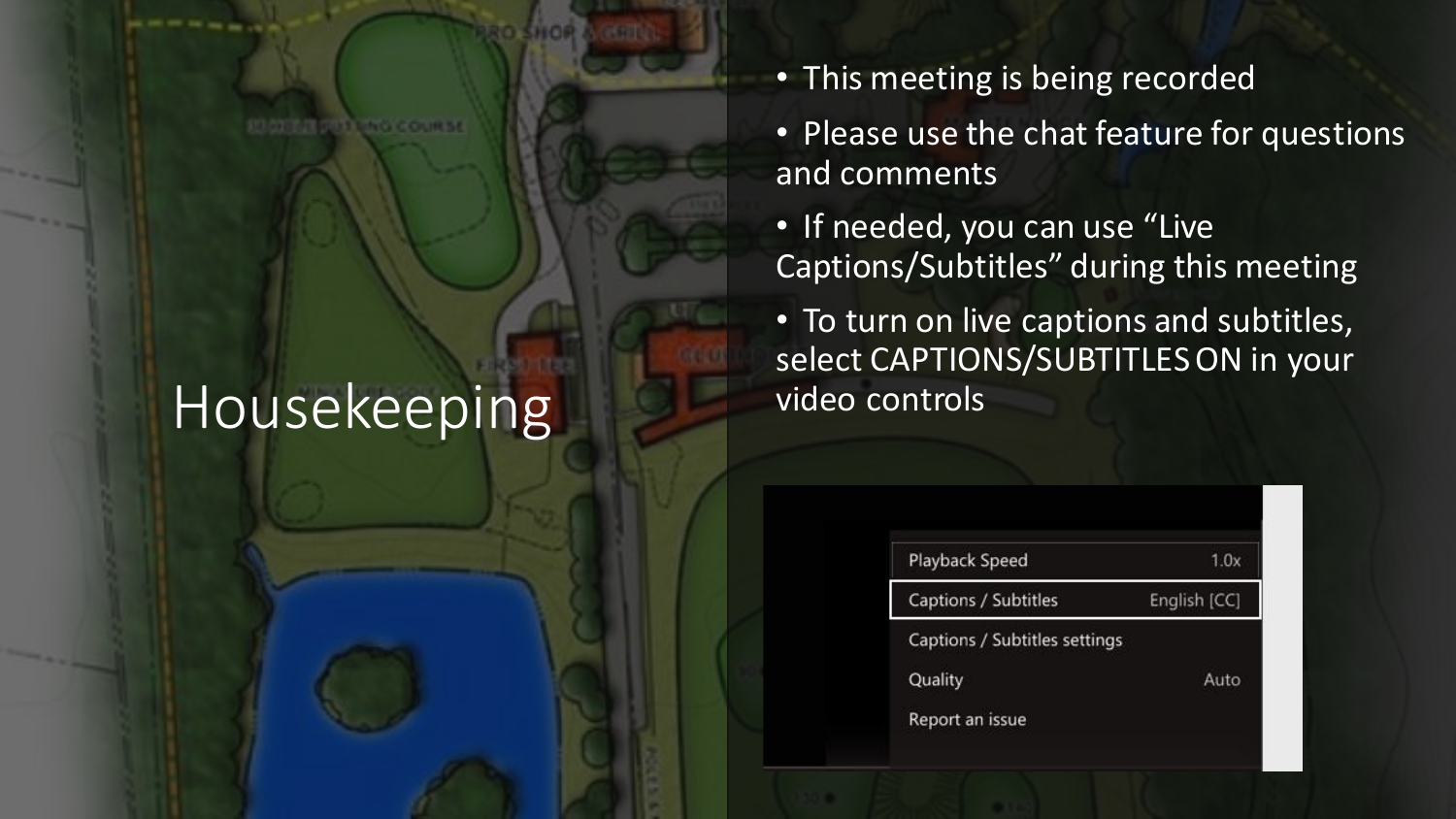#### Agenda

#### University of Maryland Partnership Update

Current Upgrades Being Made to the Course

Upcoming Countywide Golf Study

Preliminary Designs from Kington Golf

Next Steps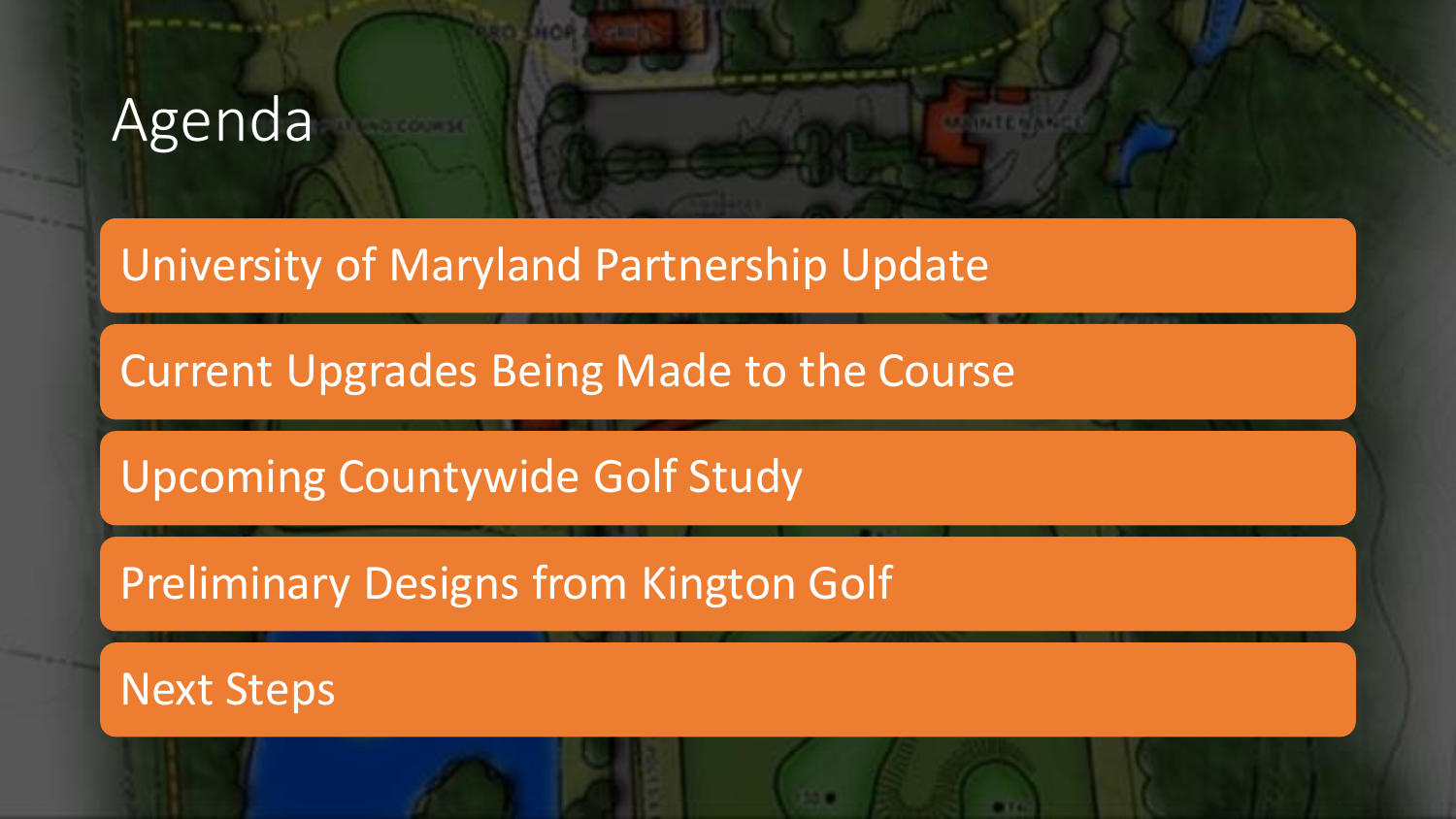## M-NCPPC/UMD Partnership Update



M-NCPPC hired Brian Kington from Kington Golf to evaluate the existing course and make recommendations for improving the experience for golf patrons.



The original task was to propose changes that incorporated the UMD Track and Field Facility and omitted it.



After the evaluations were completed, it was determined that the **golf course will no longer be considered as a site for the UMD track and field complex.** 



This presentation only includes the designs that omit the proposed track facility.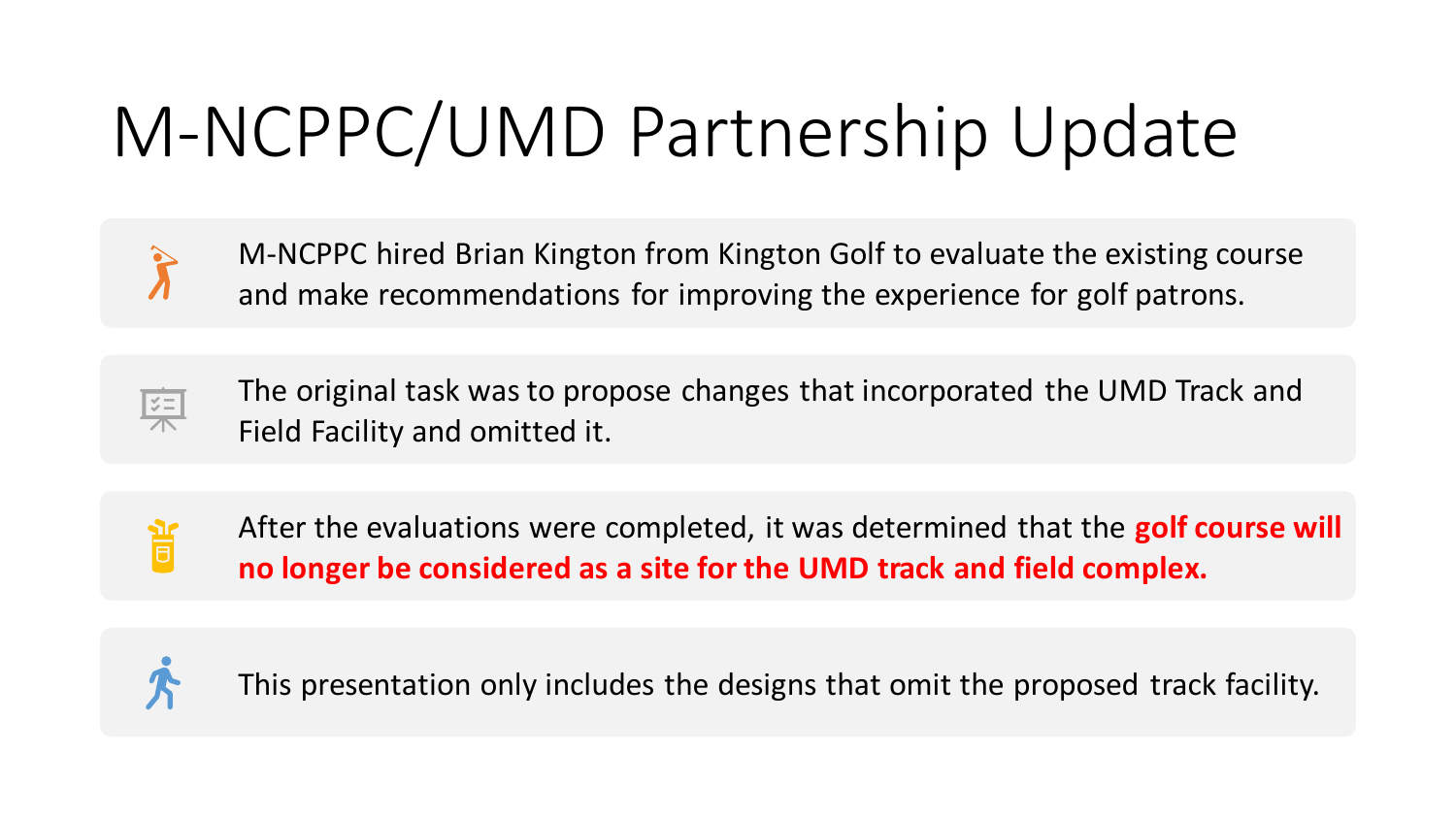### Immediate Actions (1-2 Years)

Paint Branch Golf Course requires immediate major maintenance to ensure the health of the course, mitigate future damage and unexpected large expenses, and meet customer and management expectations. The below projects will create a better customer experience, a more manageable agronomy product, and allow the facility to remain open during the upgrades.

- Drainage Upgrades
- Full Course / Deep Core Aerification
- Bermuda Grass Sprigging
- Tee, Fairway and Green Irrigation Lines
- Cart Paths
- Tree thinning
- Driving Range Lighting

There is existing funding for these improvements, and many have already begun.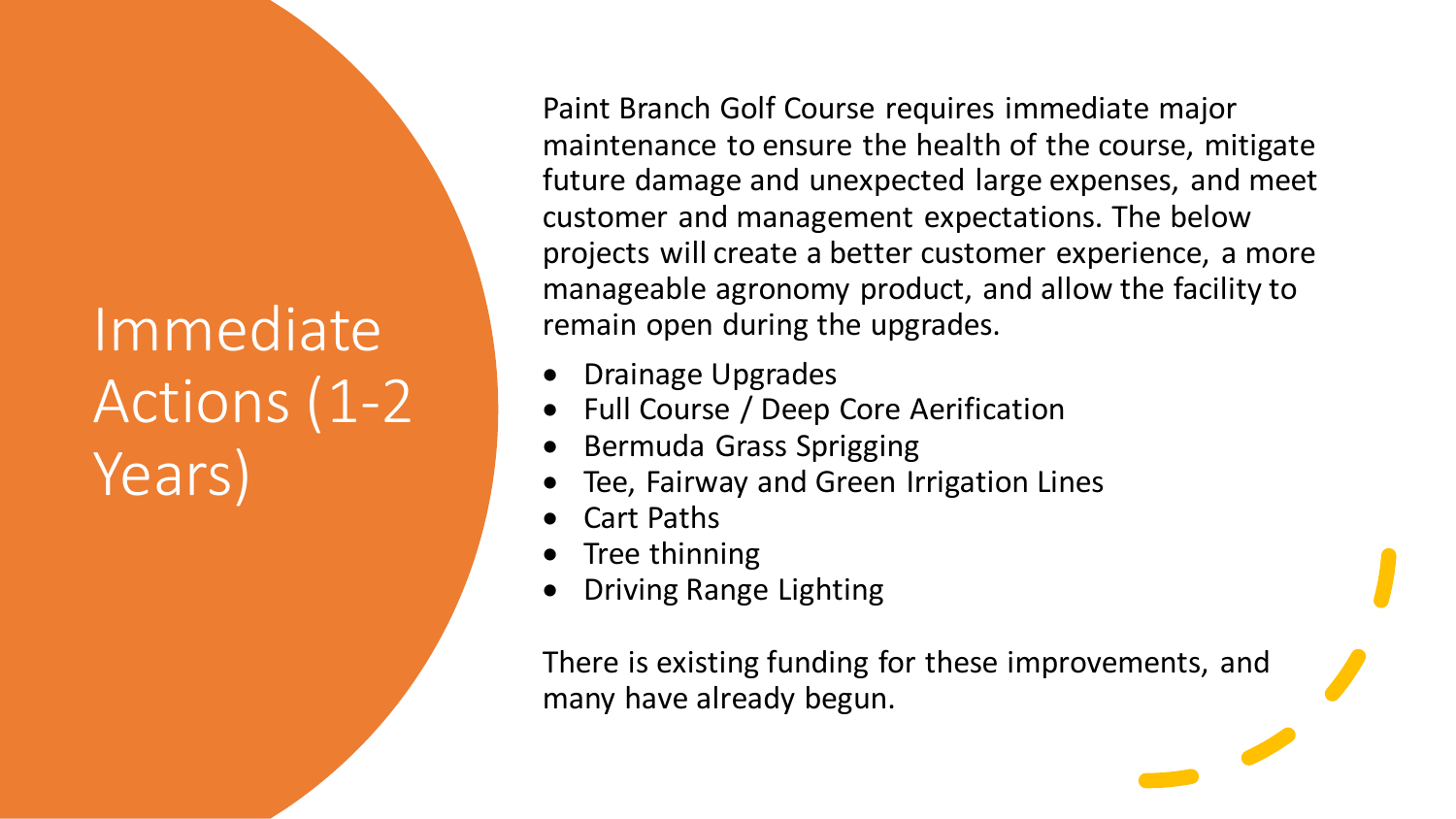## Next Steps – Midterm (2-5 Years)

- Golf Study Funded and beginning  $3<sup>rd</sup>$  quarter 2022
	- Countywide market and facility analysis for all golf courses
	- Paint Branch concepts will be expanded upon, and costs and implementation steps will be determined
	- Policy Decisions Do we want Paint Branch to be a first-class golf training facility? (Concept 2)
	- Request Additional Funding
- Implement items that can be funded regardless of concept choice
	- Driving Range Improvements
	- Maintenance Facility Improvements (pending detailed design and cost estimates)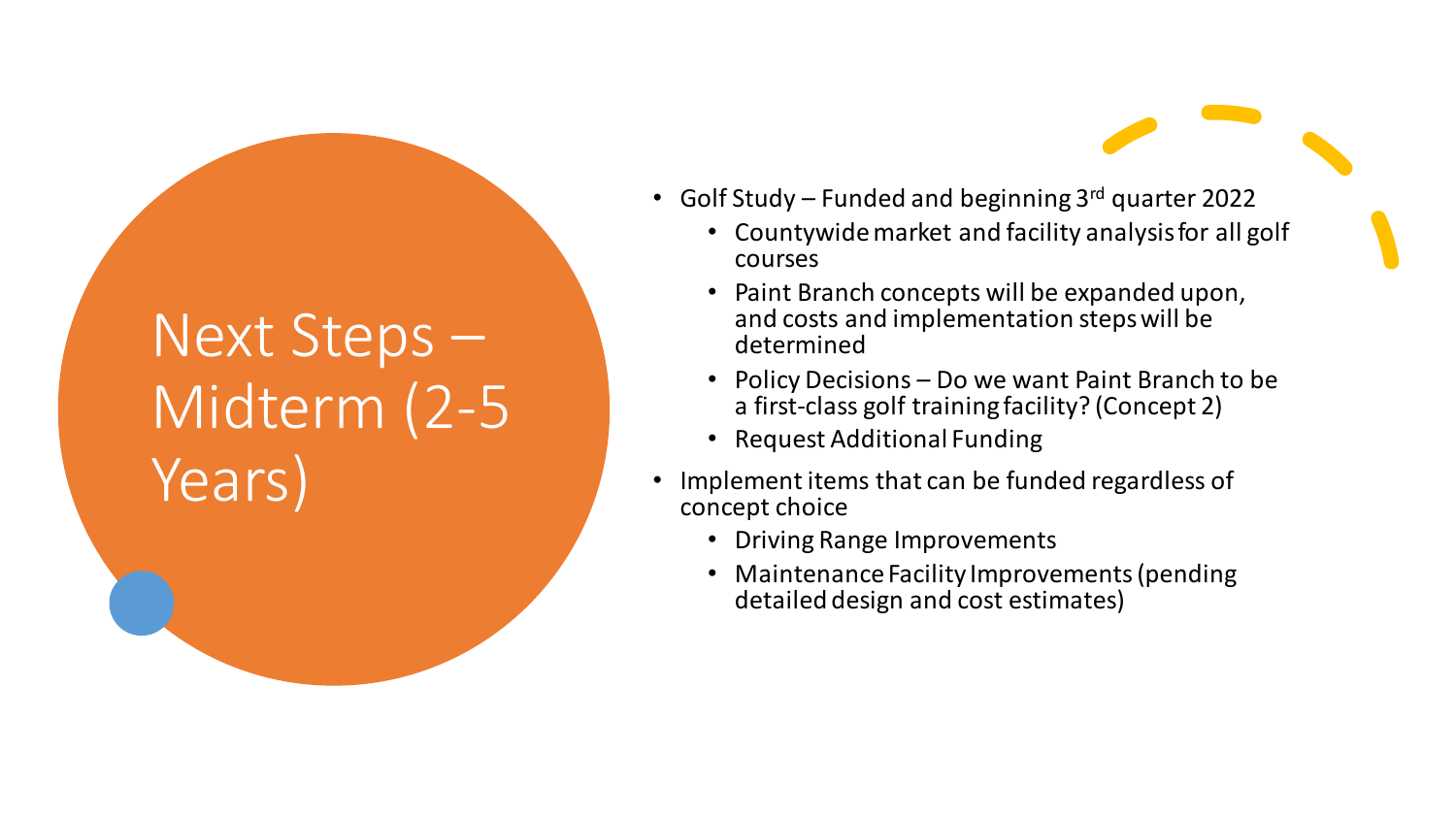



## Design Objectives

- Maintain a driving range and a 9-hole golf course.
- Enhance the existing amenities and facilities offered by Paint Branch including:
	- Expand the teeing areas to increase the variety of locations for tee marker placements to improve the diversity in length of the holes.
	- Expand the fairway areas and reduce the rough areas to enhance playability.
	- Increase the diversity and unique character of the individual holes.
	- Develop Paint Branch as a First Tee and junior golf facility.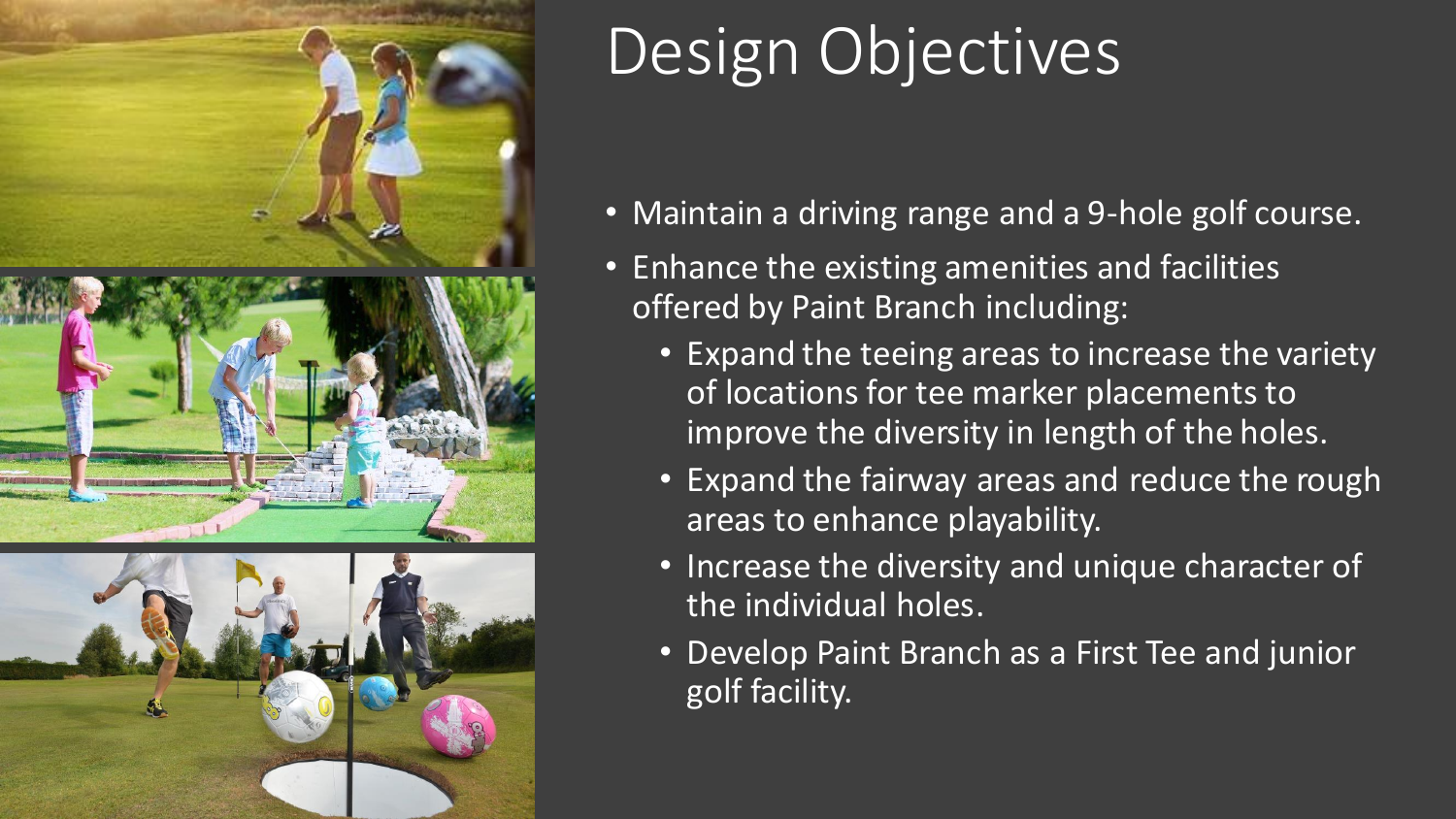





## Design Objectives

- Increase the diversity of facilities offered by Paint Branch through the addition of new recreational amenities such as miniature golf and foot golf.
- Improve the appearance and character of the water features and increase the water surface area for improved irrigation.
- Improve the ability of maintenance staff to maintain optimal playing conditions efficiently and cost effectively utilizing ways such as select tree removal and enhanced drainage.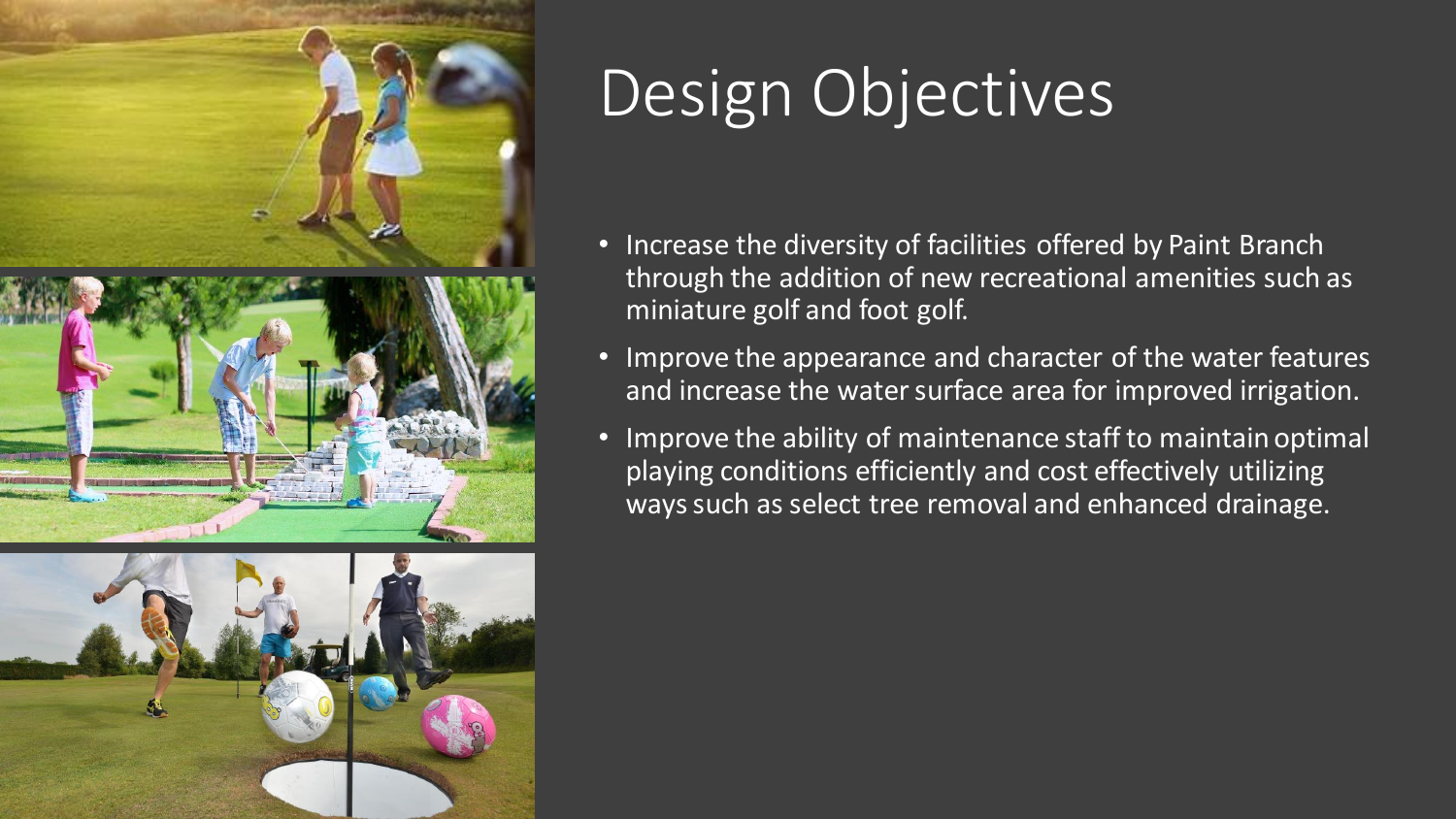## Design Overview

- **Maintain a driving range** as it is important and necessary to continue fulfilling the primary purposes of the facility, including junior golf and development of new players. A driving range is also a vital component of revenue generation.
- **Improve the short game practice area** by reconfiguring it in place.
- Allocate space for **miniature golf** which can attract family-oriented patrons that may not otherwise ever utilize the other formal golf amenities. Miniature golf can also provide additional revenue during the summer months.
- **New putting green** that is large enough to accommodate several players and a minimum **18-hole putting course**. Concept Plans E illustrates an even larger green that can accommodate a minimum 36-hole putting course.
- Enhancement to the existing **driving range** and other practice facilities to improve playability and functionality and to accommodate more users.
- Enhancements to the **9-hole golf course** to create a better golf experience and accommodate a larger diversity of players.
- Update the design of the golf course and practice facilities to **modern standards.**

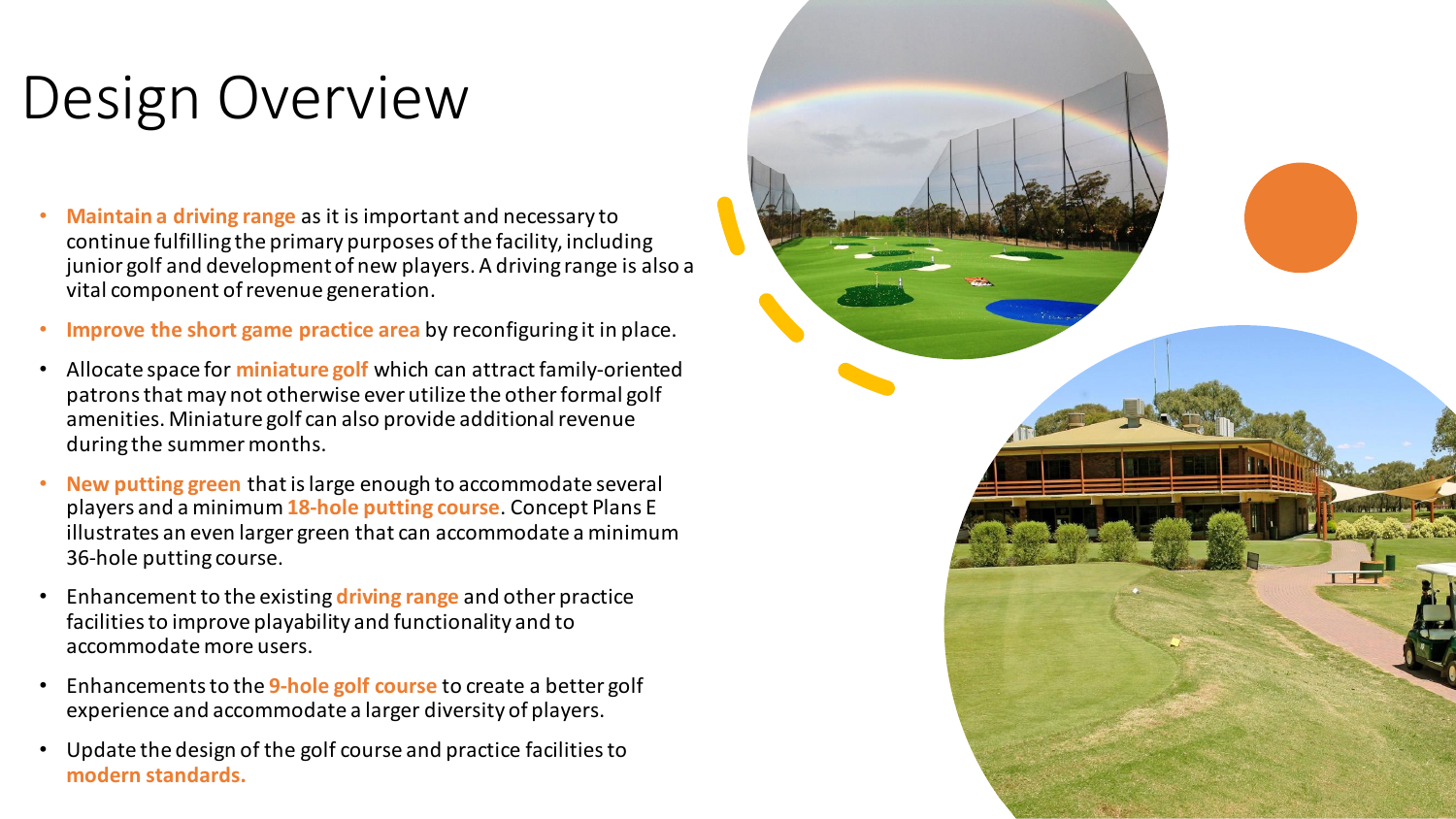## Concept 1

- Driving Range
- 9-hole Golf Course
- Short Game Practice Area
- Putting Green
- Miniature Golf Course
- Moving a few of the golf features (tees, greens) around we can gain a notable amount in terms of quality and player experience



| HOLE | PAR | <b>YARDS</b> |  |
|------|-----|--------------|--|
|      |     | 360          |  |
| 2    | 3   | 125          |  |
| 3    | 3   | 140          |  |
| 4    | 3   | 190          |  |
| 5    | 4   | 300          |  |
| 6    | 4   | 350          |  |
| ī    | 3   | 165          |  |
| 8    | 3   | 175          |  |
| 9    | 4   | 280          |  |
|      | 31  | 2085         |  |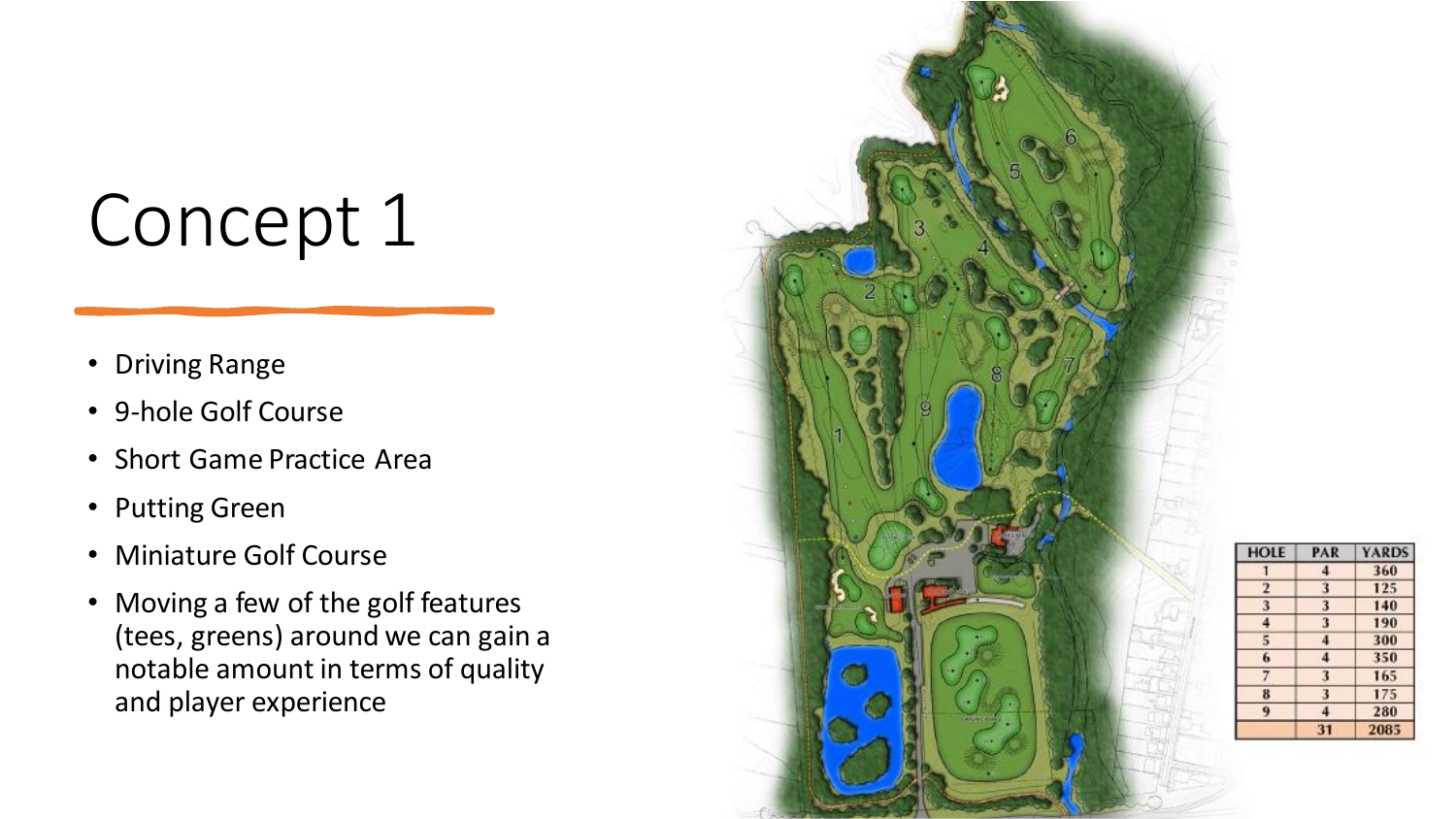## Concept 2

- Reflects a reduction of approximately 200 yards on the main course while maintaining the par 31 and replaces it with a large miniature golf course, large putting green and a 6-hole par 3 course.
- 6-hole par 3 course, which you could obviously charge a fee to play and at the same time serves as an ideal First Tee / junior golf course as well as serving as a wonderful giant short game practice area for everyone.



| HOLE                    | PAR         | <b>YARDS</b><br>380 |  |
|-------------------------|-------------|---------------------|--|
|                         | 4           |                     |  |
| $\overline{\mathbf{2}}$ | 3           | 75                  |  |
| 3                       | 3           | 150                 |  |
| 4<br>5<br>6             | 4<br>4<br>3 | 310                 |  |
|                         |             | 260                 |  |
|                         |             | 130                 |  |
| 7                       | 3           | 115                 |  |
| 8                       | 3           | 95                  |  |
| 9                       | 4           | 250                 |  |
|                         | 31          | 1765                |  |

| <b>HOLE</b>  | PAR | <b>YARDS</b> |
|--------------|-----|--------------|
|              | Э   | 85           |
| $\mathbf{z}$ | 3   | 105          |
| 3            | 3   | 75           |
|              | 3   | 55           |
| 5            | 3   | 95           |
| 6            | R   | 120          |
|              | 18  | 535          |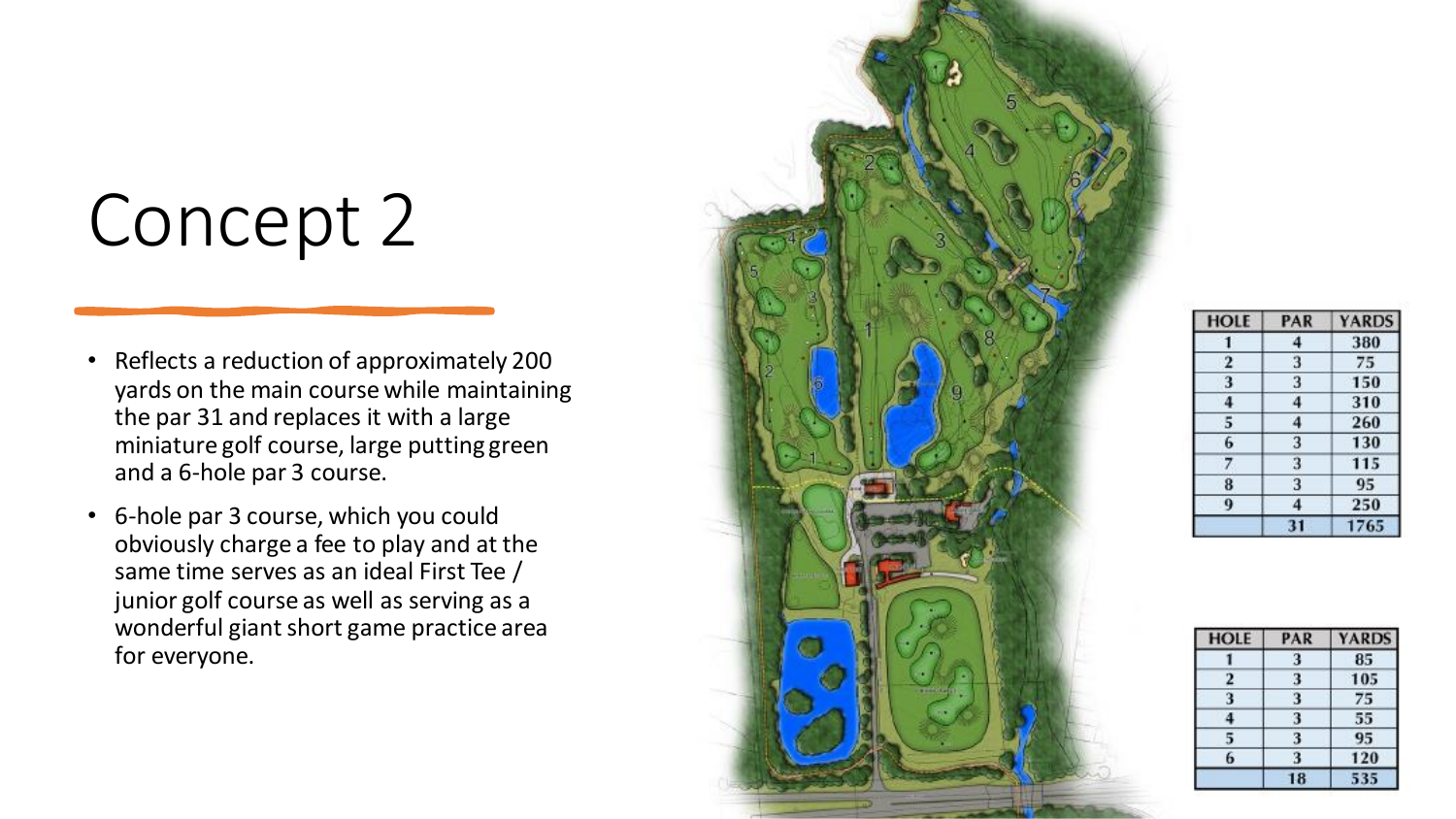#### **Comparison** Table

|                               | <b>Concept Plans</b> |                |  |
|-------------------------------|----------------------|----------------|--|
| <b>Golf Amenities</b>         | 1                    | $\overline{2}$ |  |
| <b>Upgraded Driving Range</b> | X                    | X              |  |
| 9-hole Golf Course            | X                    | X              |  |
| 6-hole Par 3 Course           |                      | X              |  |
| 2-hole Par 3 Course           | X                    |                |  |
| <b>Putting Course</b>         |                      | X              |  |
| <b>Chipping Green</b>         |                      | X              |  |
| <b>Putting Green</b>          | X                    |                |  |
| <b>Miniature Golf</b>         | X                    | X              |  |
| Infrastructure                |                      |                |  |
| <b>New Parking</b>            |                      | X              |  |
| <b>New Clubhouse</b>          |                      | X              |  |
| <b>New Maintenance</b>        |                      | X              |  |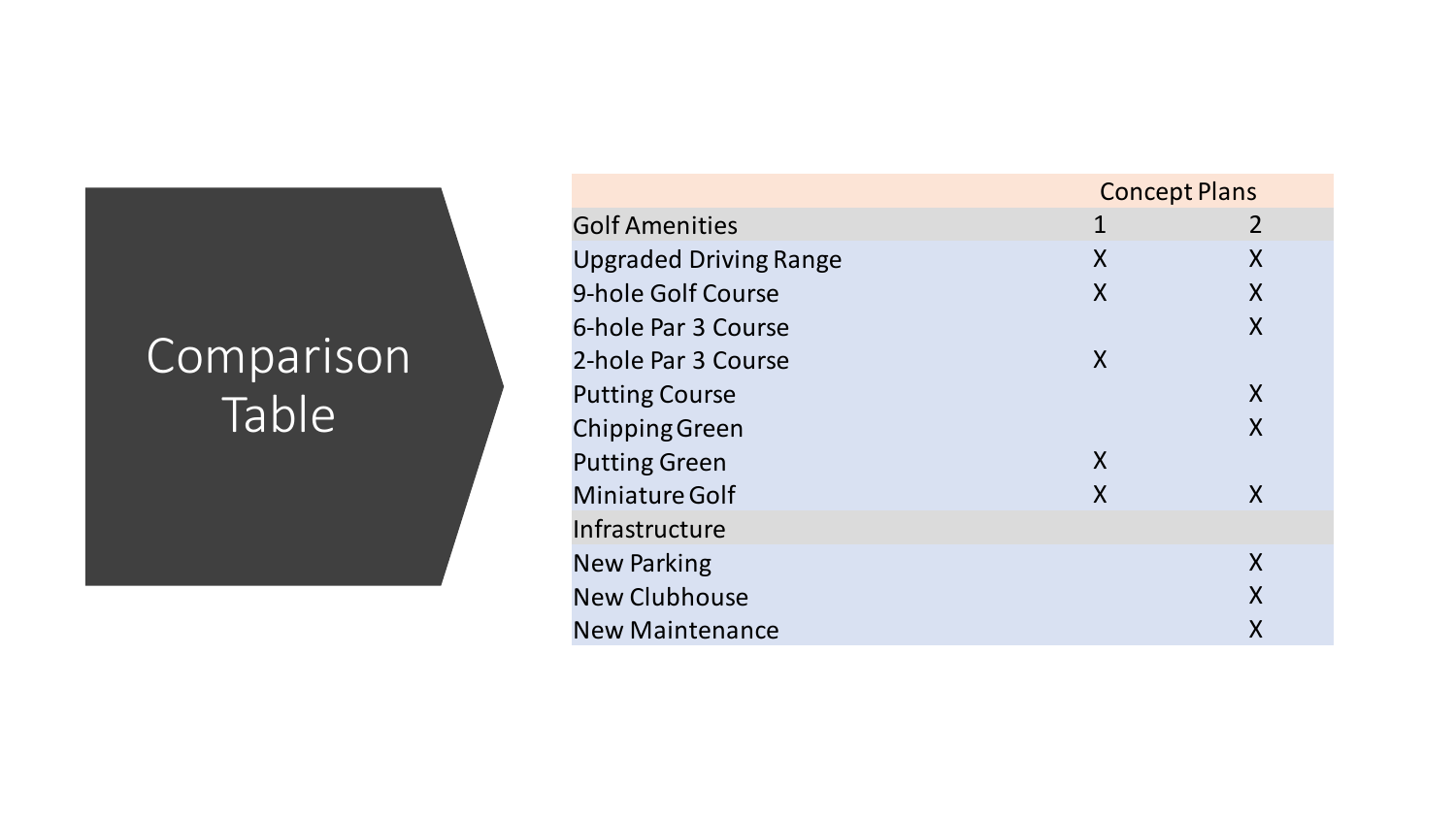### Considerations

- Study findings will inform the prioritization of the upgrades for the system as a whole
- Establish project schedules that minimize programmatic impact
- Study will provide cost estimates which will have budget and schedule implications